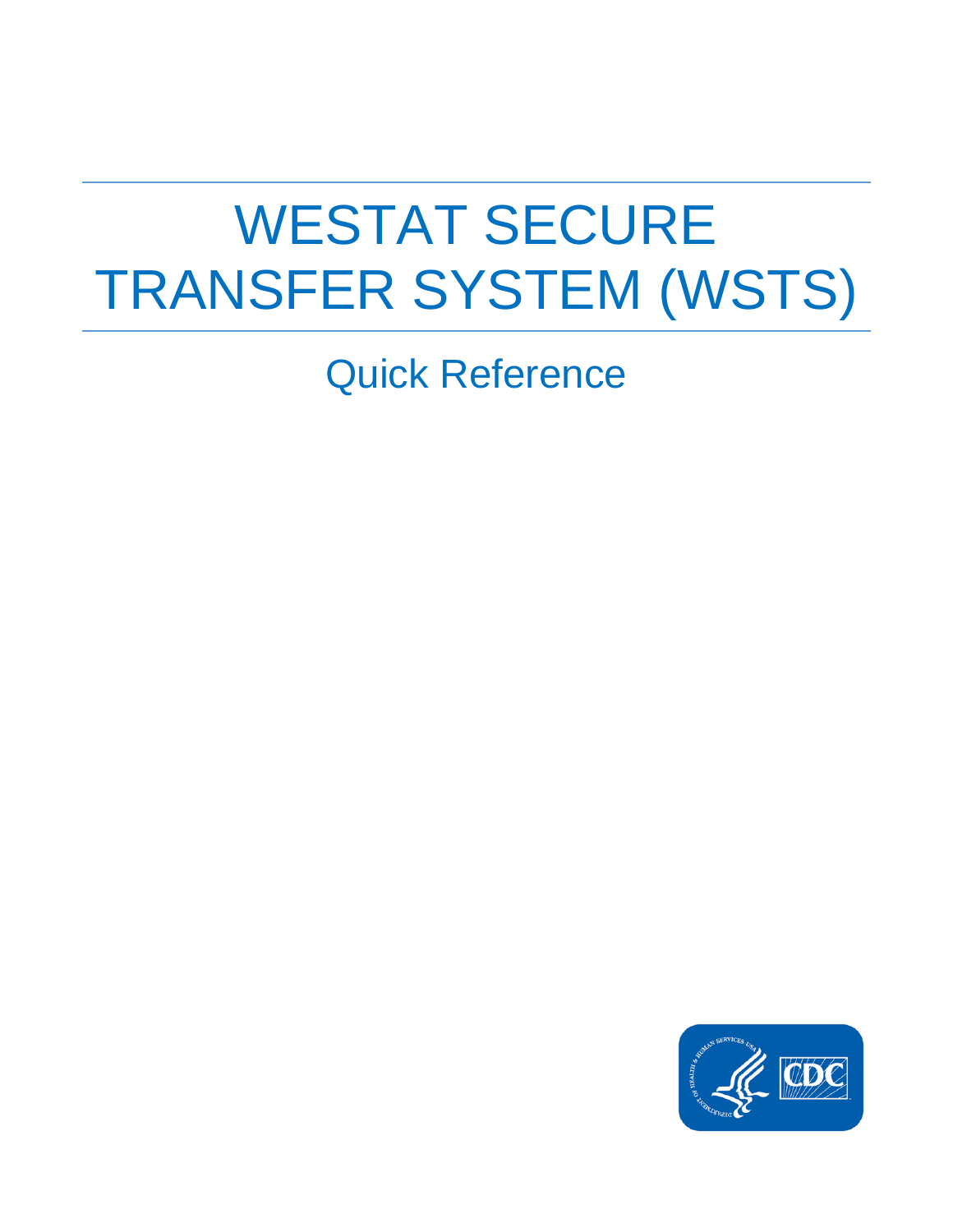### Table of Contents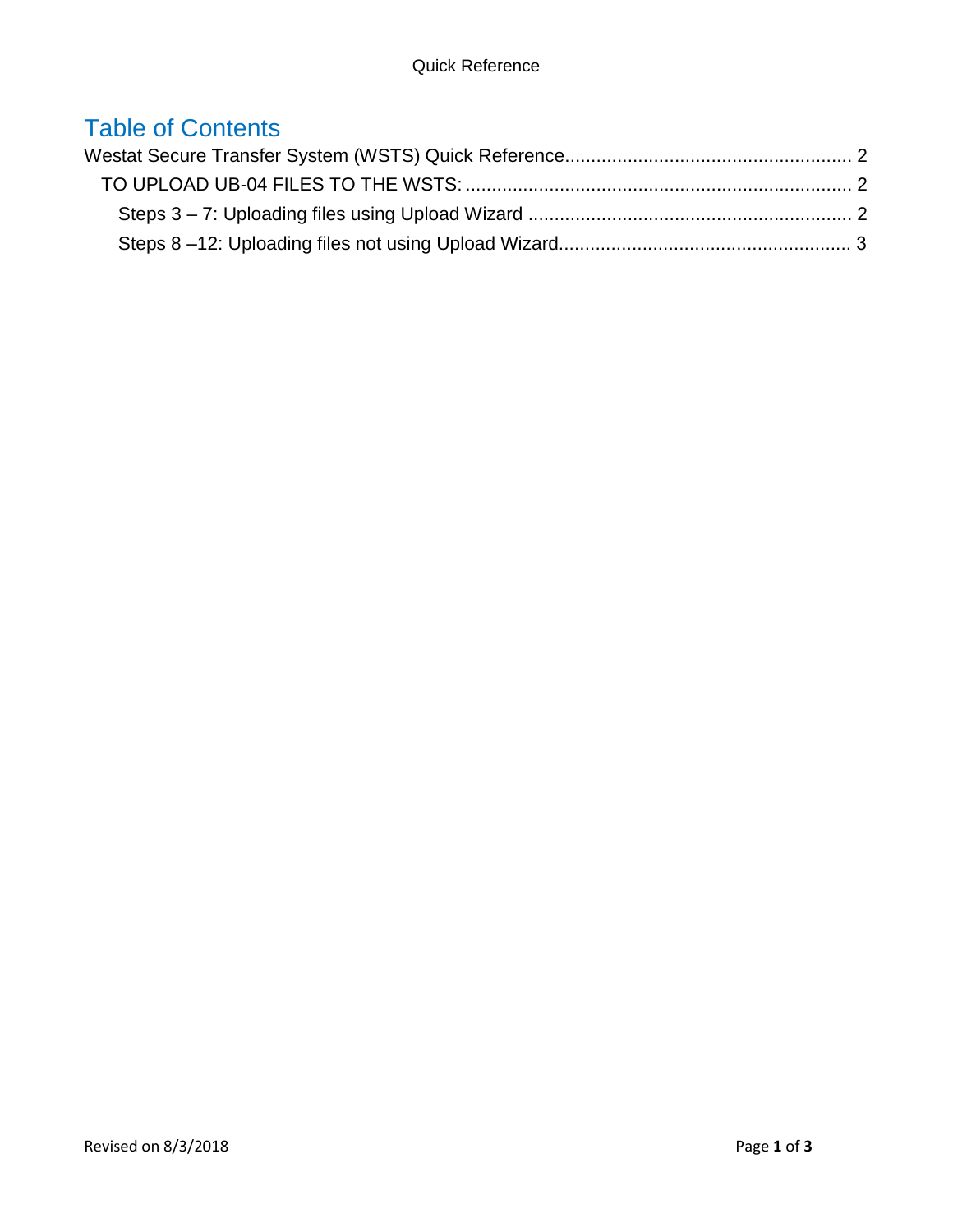## <span id="page-2-0"></span>**Westat Secure Transfer System (WSTS) Quick Reference**

Welcome to the National Hospital Care Survey (NHCS). Once you receive your username and password for the Westat Secure Transfer System (WSTS), you can log in and follow the directions below to transfer your data. The WSTS is maintained by Westat, an agent of the CDC's National Center for Health Statistics (NCHS). If you need assistance at any point, please contact your Regional Operations Manager.

This document provides step-by-step instructions to upload your files for submission to Westat. There are a few steps you may have to take the first time you log in. For these more detailed instructions, please see the document titled, "Using the Westat Secure Transfer System (WSTS)". If, at any point in time, you need assistance, please contact the Regional Operations Manager assigned to your hospital.

#### <span id="page-2-1"></span>**TO UPLOAD UB-04 FILES TO THE WSTS:**

- 1. To transmit your files, go to [https://securetransfer2.westat.com.](https://securetransfer2.westat.com/) This is the "Westat Secure Transfer System (WSTS)".
- 2. Enter your username and password and click "Sign On".

**If you were able to install the Upload Wizard upon first log in, follow Steps 3–7. If you were unable to install the Upload Wizard, follow Steps 8–12 located on the back of this page.** 

#### <span id="page-2-2"></span>**Steps 3 – 7: Uploading files using Upload Wizard**

- 3. To upload files to the site; click on the link at the bottom of the page to launch the Upload Wizard.
- 4. Click on the "Add File" button to get a file selection window. Navigate to the folder that contains the file(s) by using the "Look in" drop down. Select one or more files and then click on the "Open" button.
- 5. Choose your upload options. Either upload files individually or upload all files as one .zip file. If you choose to upload as one .zip file, enter a name for the zip file.
- 6. Enter documentation in the Notes field. Please enter the following information each time you upload files: number of files submitted, file format, timeframe of files being submitted, and number of claims in the file(s).
- 7. Click on "Next" to transmit the file(s) to the secure server. You will receive an email confirming that each file is transferred successfully. If you transfer a .zip file, you will only receive one email.